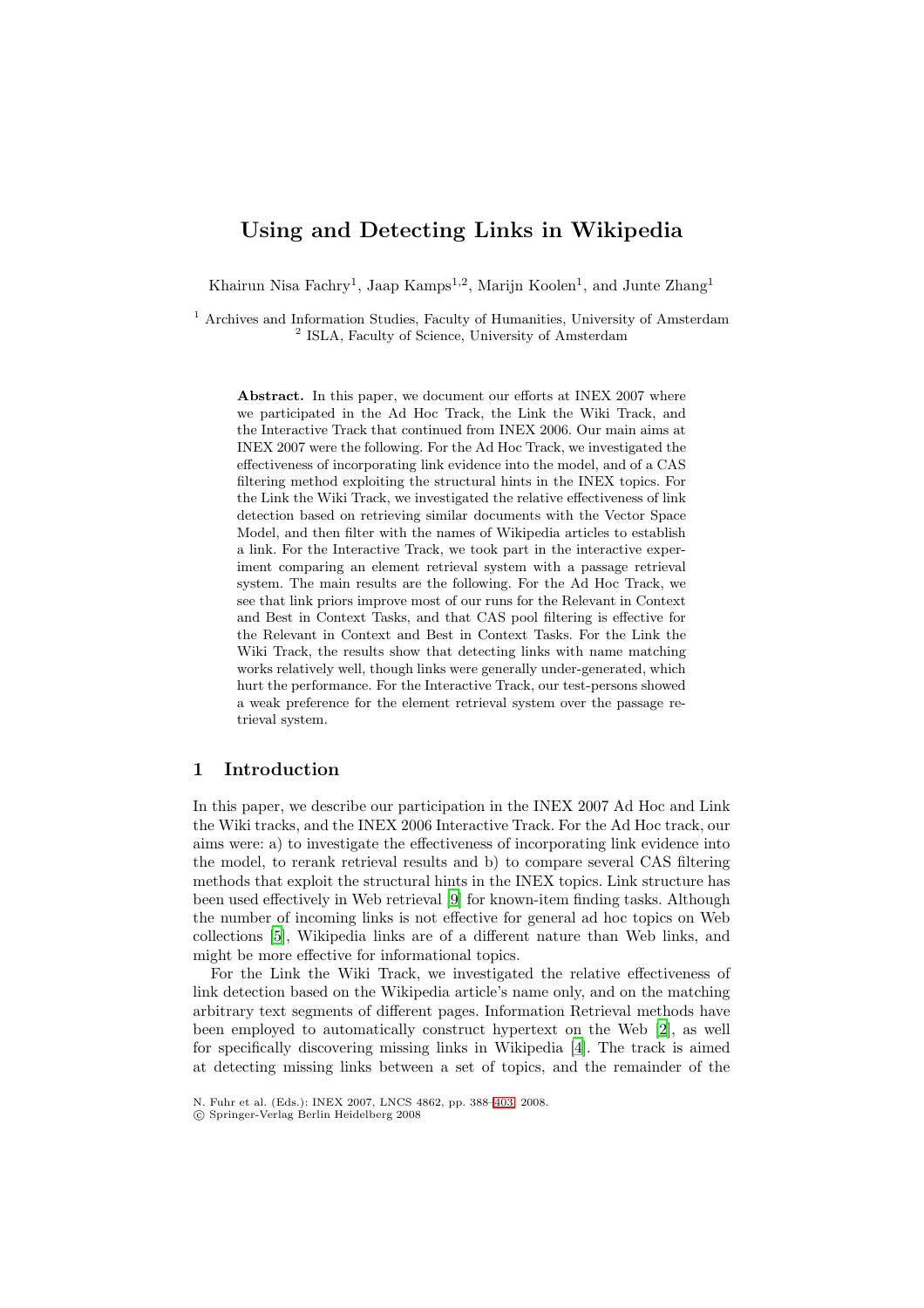collection, specifically detecting links between an origin node and a destination node. To detect whether two nodes are implicitly connected, it is necessary to search the Wikipedia pages for some text segments that both nodes share.

For the Interactive Track, we took part in the interactive experiment comparing an element retrieval system with a passage retrieval system. The element retrieval system returns element of varying granularity based on the hierarchical document structure and passage retrieval returns non-overlapping passages derived by splitting the document linearly. Trotman and Geva [\[16\]](#page-15-0) argued that, since INEX relevance assessments are not bound to XML element boundaries, retrieval systems should also not be bound to XML element boundaries. Their implicit assumption is that a system returning passages is at least as effective and useful as a system returning XML elements. Since the document structure may have additional use beyond retrieval effectiveness, think for example of browsing through a result article using a table of contents, the INEX 2006 Interactive Track set up a concerted experiment compare an element retrieval system to a passage retrieval system [\[11](#page-14-5)]. The INEX 2006 Interactive Track run well into INEX 2007, so we report our findings here.

The rest of the paper is organized as follows. First, Section [2](#page-1-0) describes our retrieval approach. Then, in Section [3,](#page-4-0) we report the results for the Ad Hoc Track: the Focused Task in Section [3.1;](#page-4-1) the Relevant in Context Task in Section [3.2;](#page-5-0) and the Best in Context Task in Section [3.3.](#page-6-0) Followed by Section [4,](#page-6-1) which details our approach and results for the INEX 2007 Link the Wiki Track. In Section [5](#page-10-0) we discuss our INEX 2006 Interactive Track experiments. Finally, in Section [6,](#page-13-0) we discuss our findings and draw some conclusions.

# <span id="page-1-0"></span>**2 Experimental Setup**

### **2.1 Collection, Topics, and Relevance Judgments**

The document collection is based on the English Wikipedia [\[17\]](#page-15-1). The collection has been converted from the wiki-syntax to an XML format [\[3\]](#page-14-6). The XML collection has more than 650,000 documents and over 50,000,000 elements using 1,241 different tag names. However, of these, 779 tags occur only once, and only 120 of them occur more than 10 times in the entire collection. On average, documents have almost 80 elements, with an average depth of 4.82.

There have been 130 topics selected for the INEX 2007 Ad Hoc track, which are numbered 414-543. Table [1](#page-2-0) shows some statistics on this years assessments. We have included the numbers from last years assessments for comparison. The number of relevant articles and passages is slightly higher than last year, while the number of assessed topics is lower. Last year, 114 topics were assessed, with 49.54 relevant articles and 79.68 relevant passages per topic. This year, 107 topics were assessed, with 60.66 relevant articles and 107.31 relevant passages per topic. The average number of relevant passages per relevant articles is 1.61 for the 2006 topics and 1.77 for the 2007 topics. On the other hand, the size of the relevant passages this year has decreased compared to last year. Both average (931) and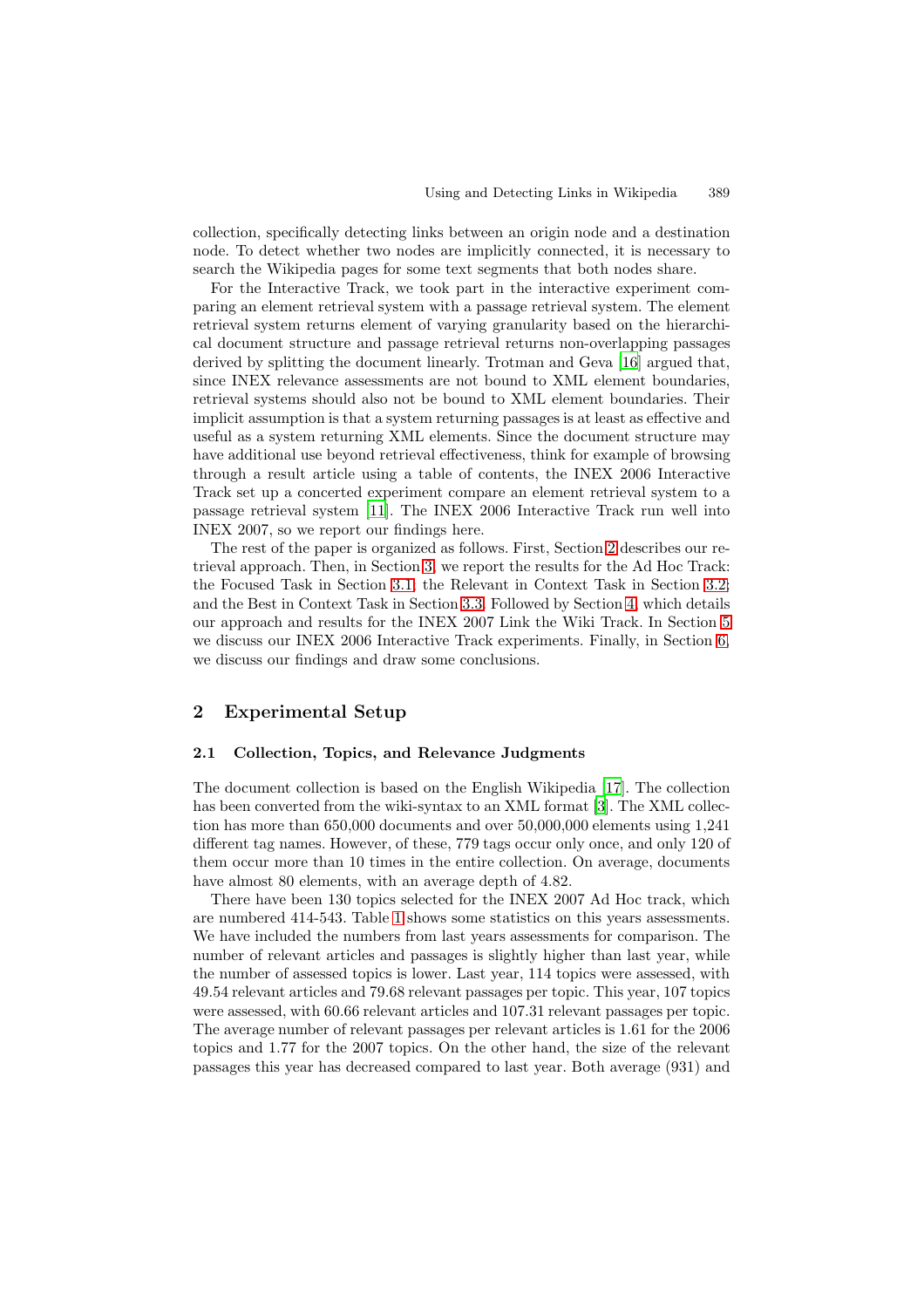<span id="page-2-0"></span>

|                                | Statistics |                 |
|--------------------------------|------------|-----------------|
| Description                    |            | 2006 2007       |
| $# \t{ topics}$                | 114        | - 107           |
| $#$ articles with relevance    |            | $5,648$ $6,491$ |
| $#$ relevant passages          |            | 9,083 11,482    |
| mean length relevant passage   | 1,090      | 931             |
| median length relevant passage | 297        | 272             |

|  | <b>Table 1.</b> Relevant passage statistics |  |
|--|---------------------------------------------|--|
|  |                                             |  |

median (272) size (in character length) are lower than last year (1,090 and 297 respectively).

### **2.2 Indexing**

Our indexing approach is based on our earlier work [\[8,](#page-14-7) [13,](#page-14-8) [14,](#page-15-2) [15](#page-15-3)].

- **–** *Element index* : Our main index contains all retrievable elements, where we index all textual content of the element including the textual content of their descendants. This results in the "traditional" overlapping element index in the same way as we have done in the previous years [\[14](#page-15-2)].
- **–** *Contain index* : We built an index based on frequently retrieved elements. Studying the distribution of retrieved elements, we found that the <article>, <body>, <section>, <p>, <normallist>, <item>, <row> and <caption> elements are the most frequently retrieved elements. Other frequently retrieved elements are <collectionlink>, <outsidelink> and <unknownlink> elements. However, since these links contain only a few terms at most, and say more about the relevance of another page, we didn't add them to the index.

For all indexes, stop-words were removed, but no morphological normalization such as stemming was applied. Queries are processed similar to the documents, we use either the CO query or the CAS query, and remove query operators (if present) from the CO query and the about-functions in the CAS query.

### **2.3 Retrieval Model**

Our retrieval system is based on the Lucene engine with a number of home-grown extensions [\[7,](#page-14-9) [10](#page-14-10)].

For the Ad Hoc Track, we use a language model where the score for an element  $e$  given a query  $q$  is calculated as:

$$
P(e|q) = P(e) \cdot P(q|e)
$$
 (1)

where  $P(q|e)$  can be viewed as a query generation process—what is the chance that the query is derived from this element—and  $P(e)$  an element prior that provides an elegant way to incorporate link evidence and other query independent evidence [\[6](#page-14-11), [9](#page-14-0)].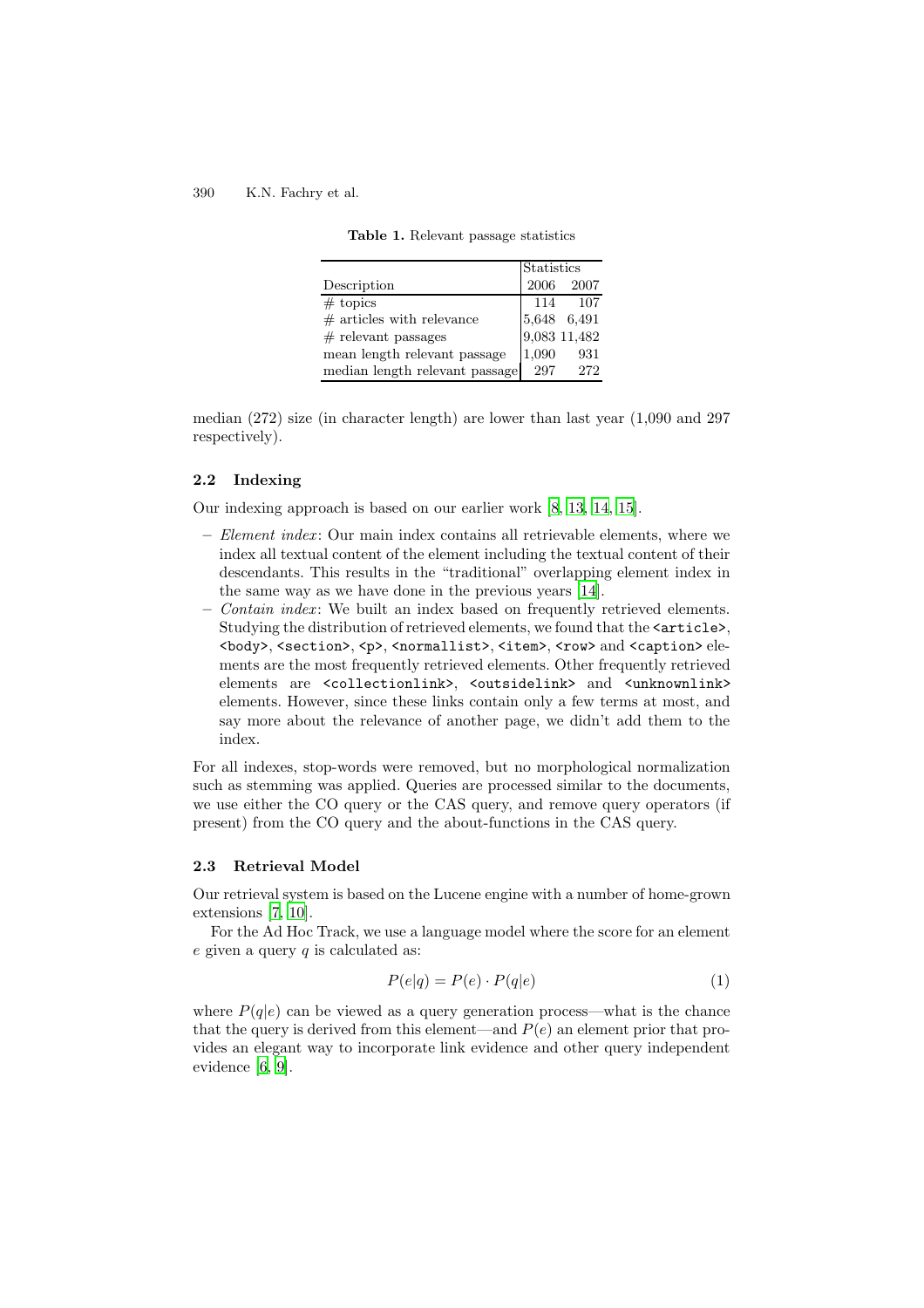We estimate  $P(q|e)$  using Jelinek-Mercer smoothing against the whole collection, i.e., for a collection  $D$ , element  $e$  and query  $q$ :

$$
P(q|e) = \prod_{t \in q} ((1 - \lambda) \cdot P(t|D) + \lambda \cdot P(t|e)), \qquad (2)
$$

where  $P(t|e) = \frac{\text{freq}(t,e)}{|e|}$  and  $P(t|D) = \frac{\text{freq}(t,D)}{\sum_{e' \in D} |e|}$ .  $\frac{eq(t,D)}{e^{\prime} \in D}$   $\frac{|e|}{e}$ .

Finally, we assign a prior probability to an element  $e$  relative to its length in the following manner:

$$
P(e) = \frac{|e|^{\beta}}{\sum_{e} |e|^{\beta}},\tag{3}
$$

where  $|e|$  is the size of an element e. The  $\beta$  parameter introduces a length bias which is proportional to the element length with  $\beta = 1$  (the default setting). For a more thorough description of our retrieval approach we refer to [\[15\]](#page-15-3). For comprehensive experiments on the earlier INEX data, see [\[12\]](#page-14-12).

### **2.4 Link Evidence as Document Priors**

One of our aims for the Ad Hoc Track this year was to investigate the effectiveness of using link evidence as an indicator of relevance. We have chosen to use the link evidence priors to rerank the retrieved elements, instead of incorporating it directly into the retrieval model.

In the official runs, we have only looked at the number of incoming links (indegree) per article. Incoming links can only be considered at the article level, hence we apply all the priors at the article level, i.e., all the retrieved elements from the same article are multiplied with the same prior score. We experimented with *global* indegree, i.e., the number of incoming links from the entire collection, and *local* indegree, i.e., the number of incoming links from within the subset of articles retrieved for one topic. Although we tried global and local indegree scores separately as priors, we limit our discussion to a weighted combination of the two degrees, as this gave the best results when we tested on the 2006 topics. We compute the link degree prior  $P_{\text{LocGlob}}(d)$  for an article d as:

$$
P_{\text{LocGlob}}(d) \propto 1 + \frac{\text{Indegree}_{\text{Local}}(d)}{1 + \text{Indegree}_{\text{Global}}(d)}\tag{4}
$$

Since the local indegree of an article is at most equal to the global indegree (when all the articles pointing to it are in the subset of retrieved articles),  $P_{\text{LocGlob}}(d)$ is a number between 1 and 2. This is a much more conservative prior than using the indegree, local or global, directly. We will, for convenience, refer to the link evidence as prior, even though we do not actually transform it into a probability distribution. Note that we can turn any prior into a probability distribution by multiplying it with a constant factor  $\frac{1}{\Sigma_{d \in D} prior(d)}$ , leading to the same ranking.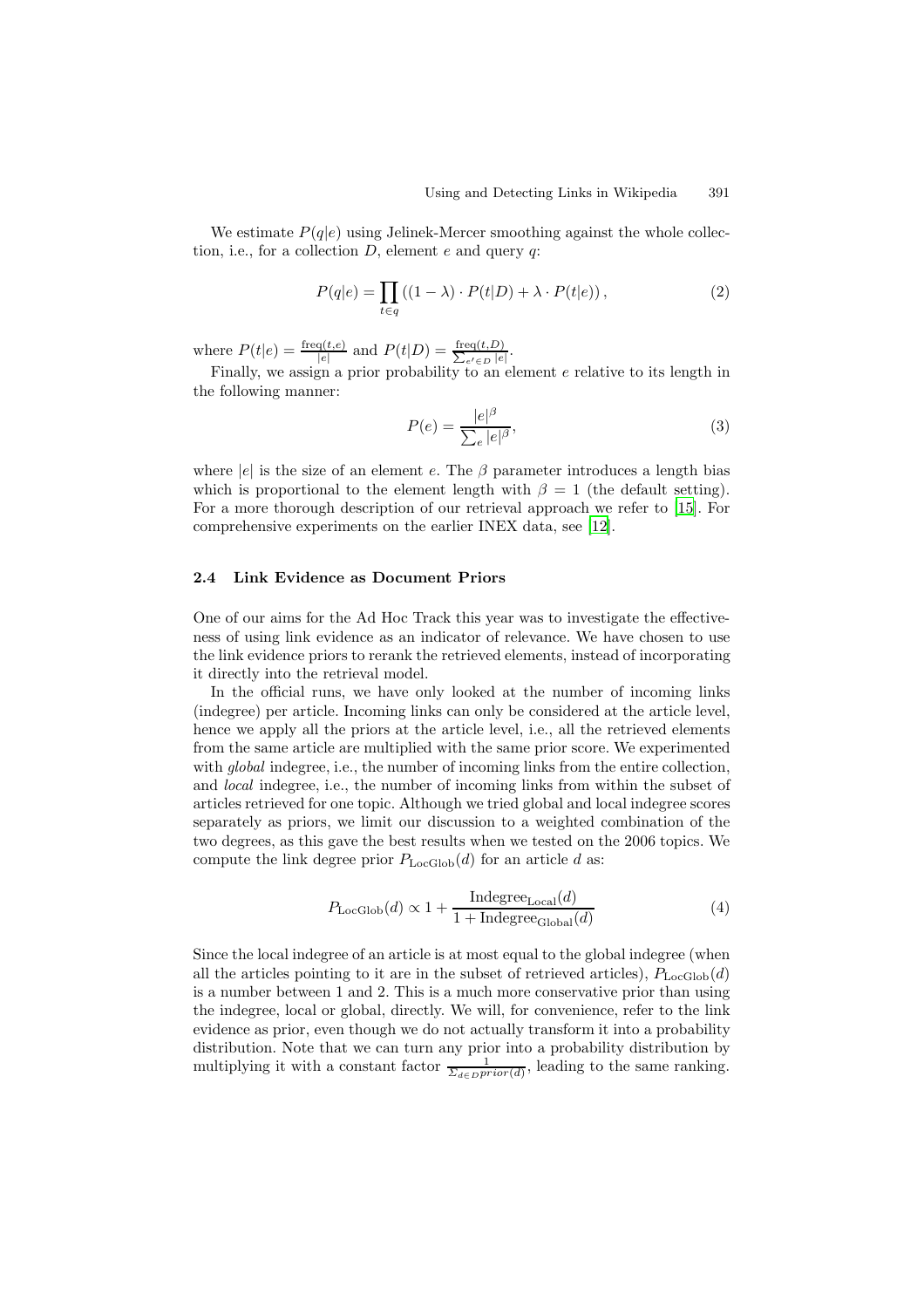# <span id="page-4-0"></span>**3 Ad Hoc Retrieval Results**

This year, there was no official Thorough task. The remaining tasks were the same as last year: Focused, Relevant in Context and Best in Context. To get CAS runs, we use a filter over the CO runs, using the pool of target elements of all topics. If a tag  $X$  is a target element for a given topic, we treat it as target element for all topics. We pool the target element tags of all topics, resulting in the following tags (by decreasing frequency):  $\langle$  article>,  $\langle$  section>,  $\langle$  figure>, <p>, <image>, <title>, and <body>. Then, we filter out all other elements from the results list of each topic. In other words, a retrieved element is only retained in the list if it is a target element for at least one of the topics.

For the Focused Task, no overlapping elements may be returned. For the Relevant in Context Task, all retrieved elements must be grouped per article, and for the Best in Context Task only one element or article offset may be returned indicating the best point to start reading. However, since both our indexes contain overlapping elements, the initials runs might contain overlapping results.

The link degrees in the official runs where erroneous, so we report on updated versions of the official runs, where only the degrees are different. We used the following Thorough runs as base runs for the various tasks:

- **–** element: a standard *element* index run, with  $\beta = 1$  and  $\lambda = 0.15$ .
- **–** contain: a standard *contain* index run, with β = 1 and λ = 0.15.

where

- **–** +link means the elements of the top 100 articles are reranked using the link prior.
- **–** +pool means the run is filtered on the pool of target elements from the CAS queries.

### <span id="page-4-1"></span>**3.1 Focused Task**

To ensure the Focused run has no overlap, it is post-processed by a straightforward list-based removal strategy. We traverse the list top-down, and simply remove any element that is an ancestor or descendant of an element seen earlier in the list. For example, if the first result from an article is the article itself, we will not include any further element from this article.

Table [2](#page-5-1) shows the results for the Focused Task. Looking at the two base runs first, we see that the *element* run scores better on very early precision, but loses out on the *contain* run at higher recall levels. With many smaller elements in the index it finds many relevant <collectionlink> elements which, due to their small size add little to recall, but are wholly relevant, thus leading to high precision. If a relevant <collectionlink> element is retrieved, any relevant ancestor nodes are not allowed in the results list, making it hard to improve recall with other element from that article. The *element+link* run scores best on very early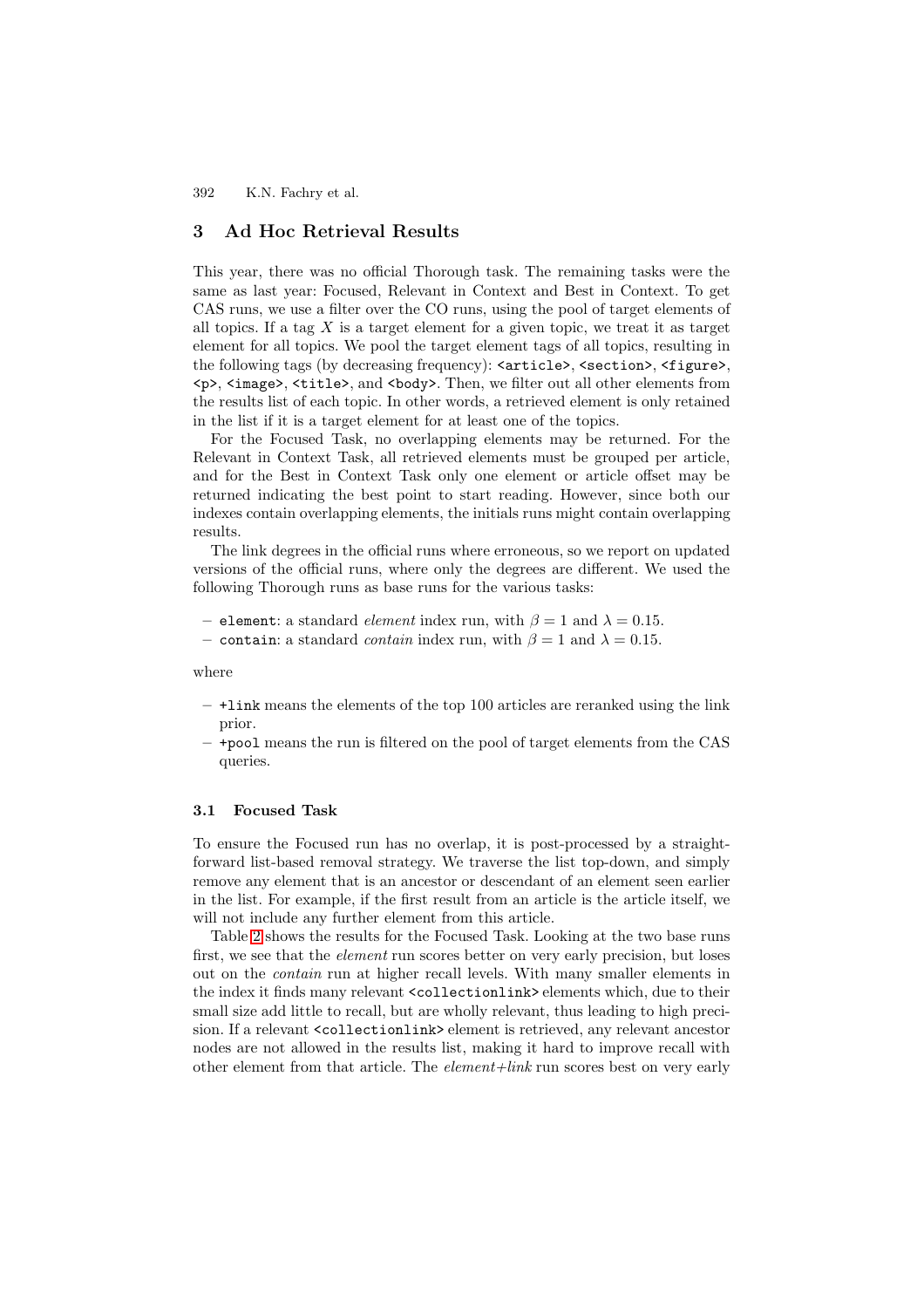<span id="page-5-1"></span>

| Run                                      |        | $iP[0.00]$ $iP[0.01]$ $iP[0.05]$ $iP[0.10]$ |                             |                      | MAiP          |
|------------------------------------------|--------|---------------------------------------------|-----------------------------|----------------------|---------------|
| element                                  | 0.5672 | 0.4599                                      | 0.3137                      | 0.2339               | 0.0707        |
| $element+link$                           | 0.5999 | 0.4745                                      | 0.3321                      | 0.2753               | 0.0850        |
| $element + pool$                         | 0.5287 | 0.4705                                      |                             | 0.3547 0.2729        | 0.0916        |
| $element + pool + link$                  | 0.5337 | 0.4779                                      | 0.3624                      | 02938                | 0.1048        |
| contain                                  | 0.5371 |                                             | 0.4728 0.3545 0.2952 0.0956 |                      |               |
| $\text{contain}+\text{link}$             |        | $0.5541$ $0.4949$                           |                             | 0.3746 0.3156 0.1117 |               |
| $\text{contain}+\text{pool}$             | 0.5289 |                                             | 0.4774 0.3749               |                      | 0.2974 0.1011 |
| $\text{contain}+\text{pool}+\text{link}$ | 0.5309 | 0.4821                                      |                             | 0.3734 0.3173 0.1157 |               |
|                                          |        |                                             |                             |                      |               |

**Table 2.** Results for the Ad Hoc Track Focused Task

precision. The link prior clearly moves relevant elements to the top of the results list and shows a consistent improvement over the base run. For the *element* run, the pool filter has a huge impact, filtering out all the  $\leq$ collectionlink> and many other small elements, so that after the subsequent list based overlap removal, the relevant ancestors of these small elements are retained. The pool of target elements is very small. The only elements that are mentioned as target elements in this years CAS topics are  $\langle \text{article} \rangle$ ,  $\langle \text{body} \rangle$ ,  $\langle \text{section} \rangle$ ,  $\langle \text{pp} \rangle$ , <figure>, <image> and <title>. The *contain* index has only the larger elements and  $\langle$  name> elements, making the pool filter much less effective, although it still has a positive effect on overall precision. The combination of link evidence and structural hints improves matters further. Although not effective at the highest ranks (iP[0.00]), it consistently improves on all three runs; base, link and pool, further down the results list.

### <span id="page-5-0"></span>**3.2 Relevant in Context Task**

For the Relevant in Context task, we use the Focused runs and cluster all elements belonging to the same article together, and order the article clusters by the highest scoring element. Table [3](#page-5-2) shows the results for the Relevant in Context Task. Comparing the two base runs, the elements in the *contain* run match the relevant text within articles much better than those in the *element* run. Given the better early precision of the *element* run, the larger elements in the *contain* run have more relevant text. The link prior here improves the article

|                         |  | 0.0814                                                                                                                                                                                                                                                                                                                                                                                                                                  |
|-------------------------|--|-----------------------------------------------------------------------------------------------------------------------------------------------------------------------------------------------------------------------------------------------------------------------------------------------------------------------------------------------------------------------------------------------------------------------------------------|
|                         |  |                                                                                                                                                                                                                                                                                                                                                                                                                                         |
|                         |  |                                                                                                                                                                                                                                                                                                                                                                                                                                         |
|                         |  |                                                                                                                                                                                                                                                                                                                                                                                                                                         |
|                         |  |                                                                                                                                                                                                                                                                                                                                                                                                                                         |
|                         |  |                                                                                                                                                                                                                                                                                                                                                                                                                                         |
|                         |  |                                                                                                                                                                                                                                                                                                                                                                                                                                         |
| $element + pool + link$ |  | $gP[5]$ $gP[10]$ $gP[25]$ $gP[50]$ $MAgP$<br>$\overline{0.1805}$ $\overline{0.1566}$ $\overline{0.1232}$ $\overline{0.0891}$ $\overline{0.0770}$<br>0.1838 0.1584 0.1216 0.0860<br>0.2373 0.2037 0.1523 0.1197 0.1117<br>0.2336 0.2048 0.1529 0.1221 0.1125<br>0.2156 0.1882 0.1484 0.1181 0.1066<br>0.2315 0.1966 0.1504 0.1174 0.1085<br>0.2497 0.2069 0.1576 0.1239 0.1177<br>contain+pool+link   0.2456 0.2144 0.1584 0.1271 0.1191 |

<span id="page-5-2"></span>**Table 3.** Results for the Ad Hoc Track Relevant in Context Task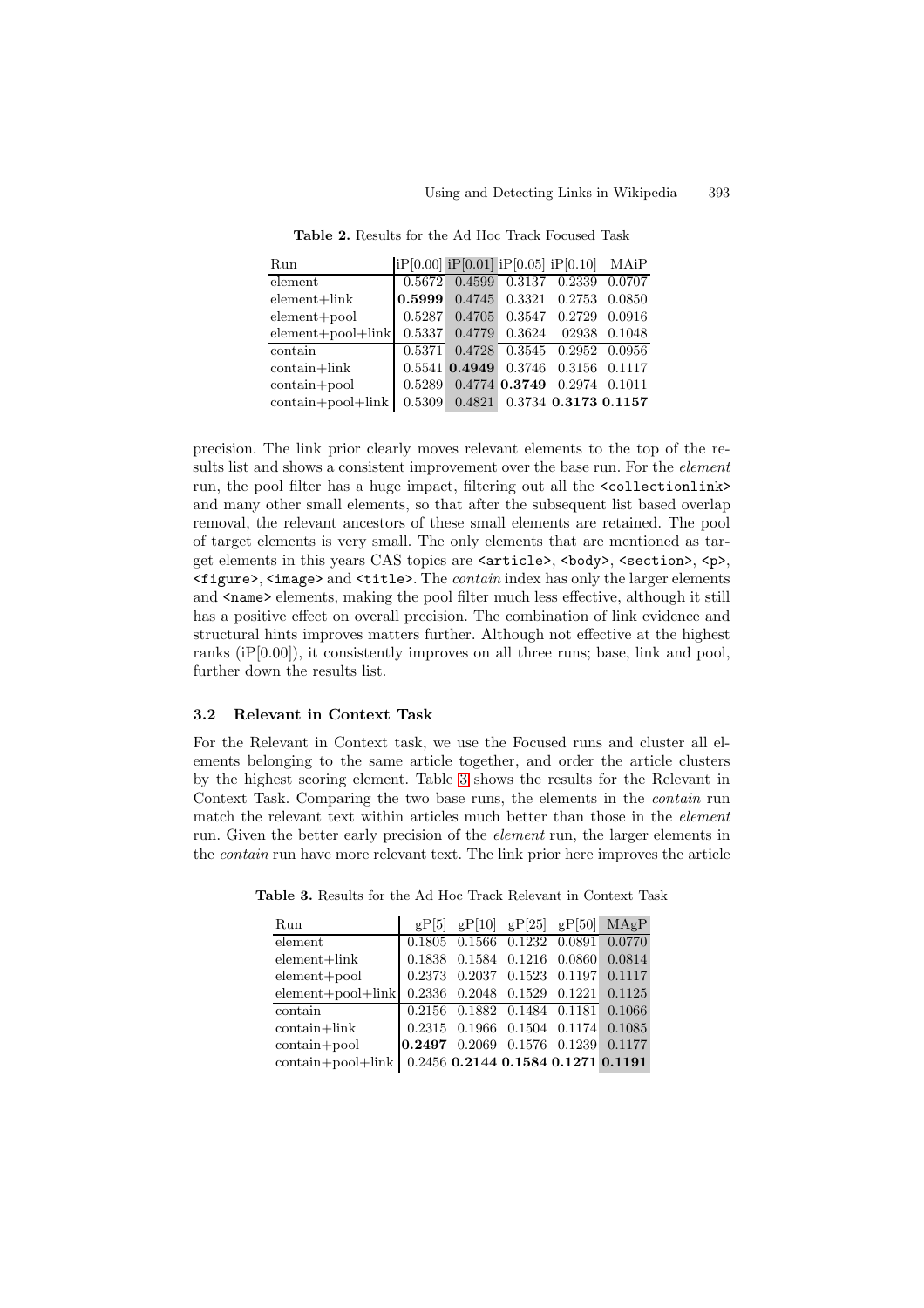| Run                                                                                  |                                              |  | $gP[5]$ $gP[10]$ $gP[25]$ $gP[50]$ $MAgP$ |
|--------------------------------------------------------------------------------------|----------------------------------------------|--|-------------------------------------------|
| element                                                                              |                                              |  | 0.2089 0.2048 0.1673 0.1291 0.1194        |
| $element+link$                                                                       | 0.2334 0.2283 0.1804 0.1348 0.1316           |  |                                           |
| $element + pool$                                                                     | $0.2373$ $0.2193$ $0.1684$ $0.1323$ $0.1232$ |  |                                           |
| element+pool+link $\vert 0.2423 \vert 0.2218 \vert 0.1712 \vert 0.1364 \vert 0.1238$ |                                              |  |                                           |
| contain                                                                              |                                              |  | 0.2075 0.2060 0.1700 0.1356 0.1243        |
| $\text{contain} + \text{link}$                                                       | $0.2319$ $0.2212$ $0.1710$ $0.1356$ $0.1273$ |  |                                           |
| $\text{contain}+\text{pool}$                                                         | $0.2304$ $0.2140$ $0.1693$ $0.1360$ $0.1283$ |  |                                           |
| $\text{contain}+\text{pool}+\text{link}$                                             |                                              |  | 0.2343  0.2246  0.1729  0.1388  0.1297    |
|                                                                                      |                                              |  |                                           |

<span id="page-6-2"></span>**Table 4.** Results for the Ad Hoc Track Best in Context Task

ranking of the early ranks, but after 25 articles (50 in the *contain* run) the base run is better. Recalling that the link prior showed consistent improvement in precision, it seems that it pushes the articles with less relevant text up in the ranking. The pool filtered runs show consistent improvement over the base runs, especially for the *element* runs and for the first 5 retrieved articles. By Filtering out the smaller elements, the *element* run retains much more relevant text after overlap removal. Reranking the pool filtered run using the link prior further boosts scores. In contrast to the effect of the link prior on the base runs, for the pool filtered CAS runs, after rank 5, the article ranking of both runs improves. This could be explained by the pool filtered runs having a better article ranking than the base runs, and thus more relevant articles in the local link graph.

### <span id="page-6-0"></span>**3.3 Best in Context Task**

The aim of the Best in Context task is to return a single result per article, which gives best access to the relevant elements. Table [4](#page-6-2) shows the results for the Best in Context Task. The two base runs show similar performance. The link prior has a huge impact on the article ranking—the link prior only affects the article ranking of runs—of both base runs up to rank 10. After that, it still has a positive effect on the *element* run, but almost no effect on the *contain* run. We see a similar effect with the pool filtered CAS runs. The biggest impact is on the first 10 results. Combining the pool filter and the link prior leads to a further improvement in early precision and seems to be more effective for the *contain* run than the *element* run. To summarise, link evidence and structural hints are both effective for improving early precision for both base runs and are complementary to some extent.

# <span id="page-6-1"></span>**4 Link Detection Experiments**

In this section, we discuss our participation in the Link The Wiki (LTW) track. LTW is aimed at detecting missing links between a set of topics, and the remainder of the collection, specifically detecting links between an origin node and a destination node. Existing links in origin nodes were removed from the 90 topics, making these articles 'orphans.' The task was to detect these links again and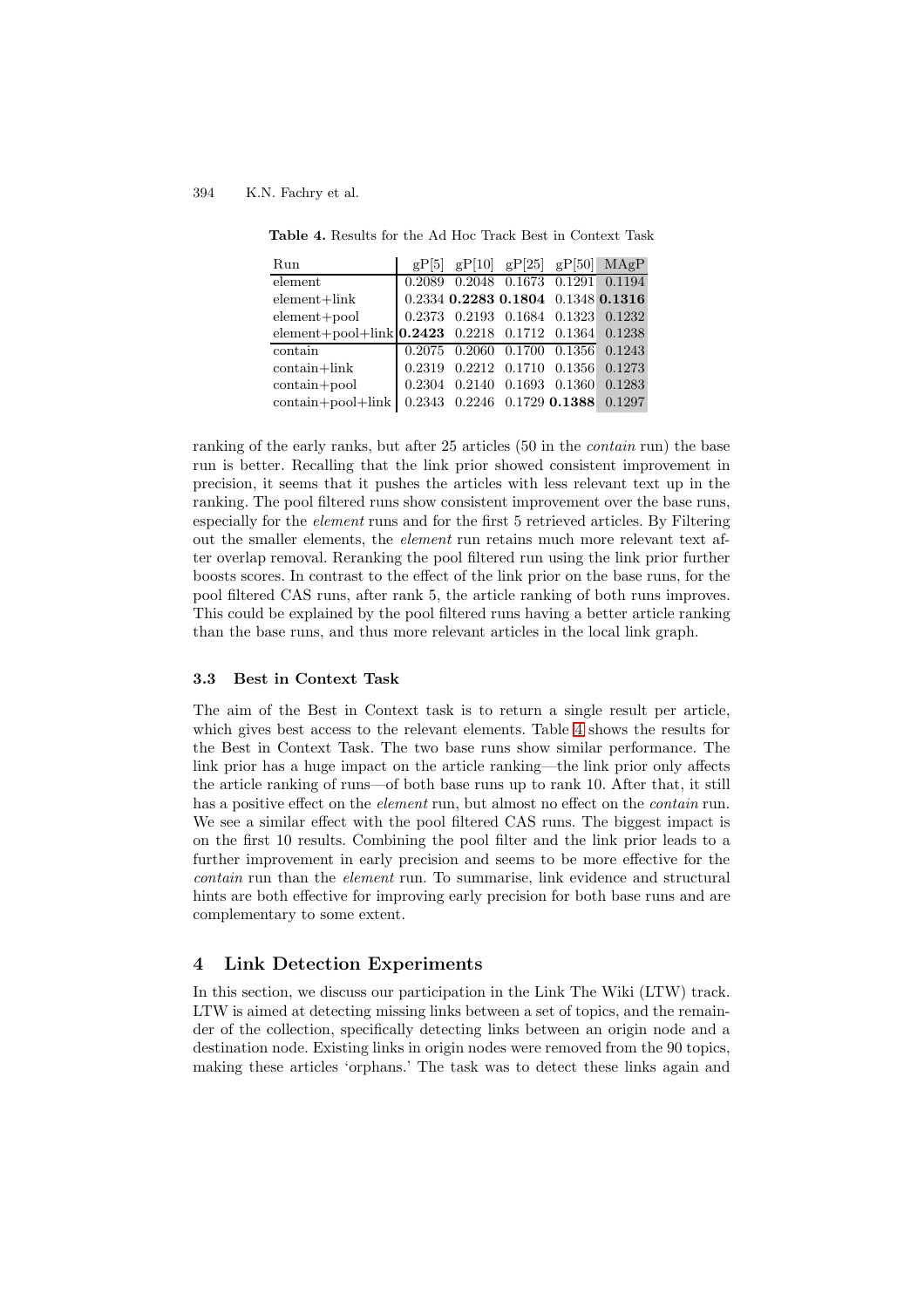|                                   |       |                    | All |                |           | Link in Article |
|-----------------------------------|-------|--------------------|-----|----------------|-----------|-----------------|
| Type                              |       | Uniq Total         |     | $1\times$ Max  | $1\times$ | Max             |
| <collectionlink></collectionlink> | 5,786 | 8,868 4,275        |     |                | 51 5,781  | 15              |
| <unknownlink></unknownlink>       | 1,308 | 1,458 1,201        |     |                | 14 1,271  |                 |
| <outsidelink></outsidelink>       | 807   | 851                | 772 | $\mathbf{5}$   | 778       | 5               |
| <imagelink></imagelink>           | 197   | 212                | 195 | 15             | 197       | 15              |
| <languagelink></languagelink>     | 79    | 1.147              | 12  |                | 6611.147  |                 |
| <wikipedialink></wikipedialink>   | 59    | 60                 | 58  | $\overline{2}$ | 58        |                 |
| <weblink></weblink>               | 27    | 28                 | 26  | $\overline{2}$ | 26        | 2               |
| Total                             |       | 8,263 12,624 6,513 |     |                | 9.232     |                 |

<span id="page-7-0"></span>**Table 5.** Statistics of Types of Links in the 90 un-orphaned LTW articles

find the correct destination node ('fosters'), thus detecting links both on element and article level.

There are several types of links in the topics. These links have been implemented in the Wikipedia collection using XLink. An overview of the occurrence of these types of links in the un-orphaned (original) topics is presented in Table [5.](#page-7-0) For example, if we regard all the links as one distribution, then the <languagelink> has 79 different types (appearing once), but the same types are used 1147 times, of which the single link <languagelink lang="de"> is used as often as 66 times, which means the same language links are reused in the articles. When we look at each file separately, then a language link appears only once in a file.

For the LTW task, three type of links are used for detection:  $\epsilon$ collectionlink>, <wikipedialink>, and <unknownlink>. The <collectionlink> comprises of the bulk of the links in the orphaned articles (70.0%). When looking at all orphaned articles, there are 5,786 unique type of collection links, out of the total of 8,868. The number of collection links that only occurs once is 4,275, which is 73.9% of the different types of collection links, and 48.2% out of all collection links. The collection link to article 35524.xml is occurring most often: 51 times, but it surprisingly does not to exist in the 2007 collection that we used. When we look at the links in the files separately, then 5,781 of the 8,868 collection links appear only once (65.2%), an outlier is the collection link 10829.xml (*"Florida"*), which is occurring 15 times in the topic 150340.xml (*"Miss Universe"*). On average, there are 98.5 *outgoing* collection links per topic, of which 64.3 per topic are unique, thus occurring once.

We also found that there is a significant strong positive relationship between the length of a Wikipedia article (excluding structure) and the number of links appearing in that article (Spearman's rho =  $0.85, p < 0.01$ ), i.e. longer articles have more links than shorter articles. Moreover, the average length of an anchor text is 12.3 characters, only 62 (0.7%) collection links are 3 characters or shorter.

### **4.1 Approach**

Information Retrieval methods have been employed to automatically construct hypertext on the Web [\[1,](#page-14-13) [2](#page-14-2)], as well for specifically discovering missing links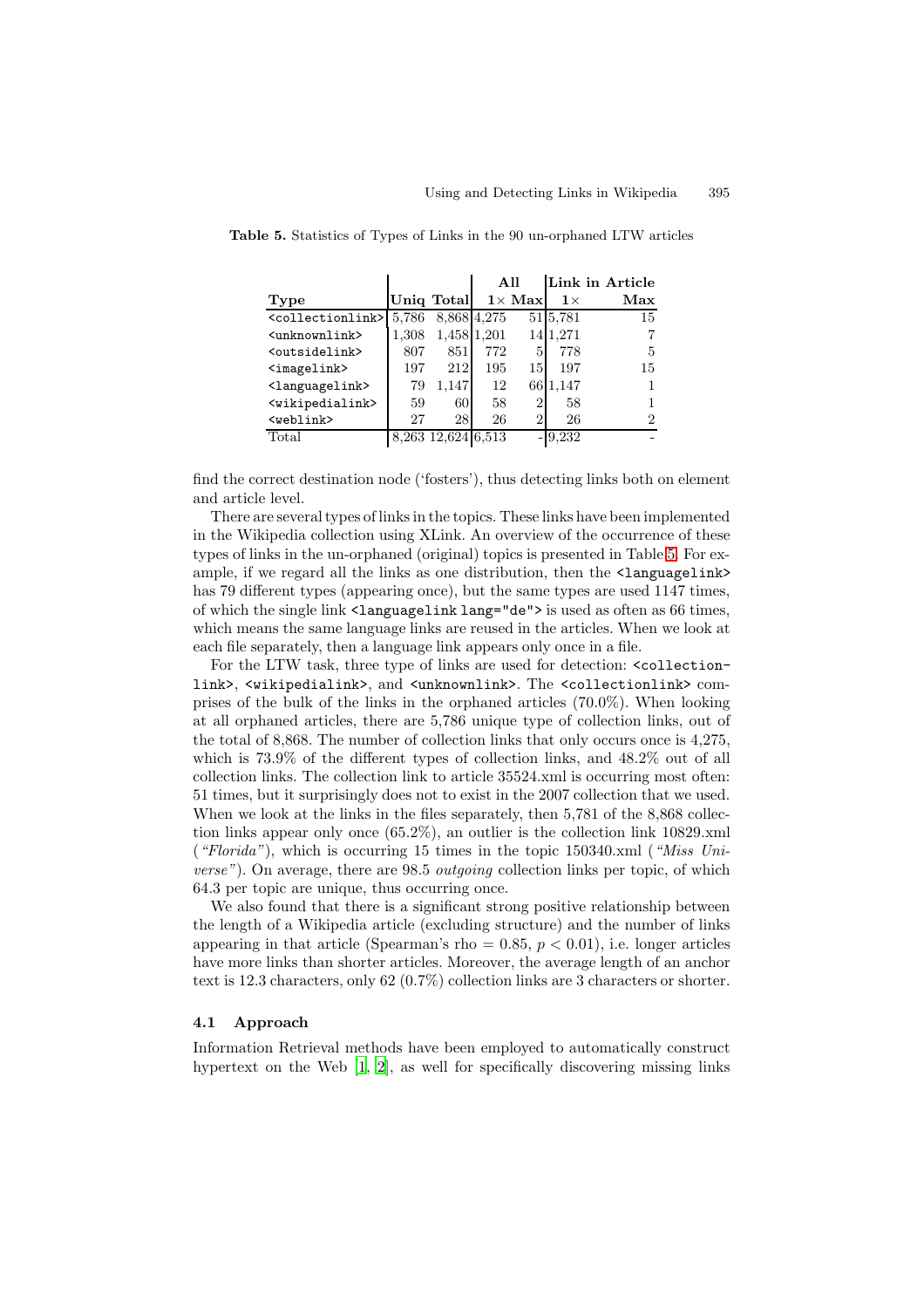in Wikipedia [\[4\]](#page-14-3). To detect whether two nodes are implicitly connected, it is necessary to search the Wikipedia pages for some text segments that both nodes share. Usually it is only one specific and extract string [\[1](#page-14-13)]. Our approach is mostly based on this assumption, where we defined one text segment as a single line, and a string that both nodes share is a relevant substring. A substring of a string  $T = t_1 \ldots t_n$  is a string  $\hat{T} = t_{i+1} \ldots t_{m+i}$ , where  $0 \leq i$  and  $m + i \leq n$ . Only relevant substrings of at least 3 characters length are considered in our approach, because anchor texts of 3 characters or less do not occur frequently, and to prevent detecting too many false positives.

We also assume that pages that link to each other are somehow related in text content. We adopt a *breadth m–depth n* technique for automatic text structuring for identifying candidate anchors and text node, i.e. a fixed number of documents accepted in response to a query and fixed number of iterative searches. So the similarity on the document level and text segment level is used as evidence. The latter is used as a precision filter. So our approach consisted of two steps:

1. First, we detect links on the article level. We focus on the global similarity by collecting a set of similar or related pages using the set of topics. We search in the collection by retrieving the top N similar documents by using the whole document (including stopwords, stemmed with Porter stemmer, no XML structure) as a query against the index of the Wikipedia collection. We use the Vector Space Model (VSM) to retrieve related documents (articles). Our vector space model is the default similarity measure in Lucene [\[10](#page-14-10)], i.e., for a collection  $D$ , document  $d$  and query  $q$ :

$$
sim(q,d) = \sum_{t \in q} \frac{tf_{t,q} \cdot id_{t}}{norm_{q}} \cdot \frac{tf_{t,d} \cdot id_{t}}{norm_{d}} \cdot coord_{q,d} \cdot weight_{t},
$$
 (5)

where  $tf_{t,X} = \sqrt{\text{freq}(t, X)}$ ;  $idf_t = 1 + \log \frac{|D|}{\text{freq}(t, D)}$ ;  $norm_q = \sqrt{\sum_{t \in q} tf_{t,q} \cdot idf_t^2}$ ;  $norm_d = \sqrt{|d|}$ ; and  $coord_{q,d} = \frac{|q \cap d|}{|q|}$ .

2. Second, we detect links on the element level. We search on the local level with text segments. Normalized lines (lower case, removal of punctuation and trailing spaces) are matched with string processing. At the same time we parse the XML and keep track of the absolute path for each text node and calculate the starting and end position (offset) of the identified anchor text by looking up the index of the string. For all our official runs, we blindly select the first instance of a matching line, and continue with the next line so an anchor text only has one link.

INEX LTW Task focuses on structural links, which have an anchor and refers to the Best Entry Point of another page (on the element level). Our Best Entry Point for both incoming and outgoing links was the start of an article, or */article[1]/name[1]* element, because in the current Wikipedia, links often point directly to entire articles or sections of these articles as logical units.

We do not assume that links are reciprocal, so we have different approaches for detecting outgoing and incoming links, though we set a threshold of 250 for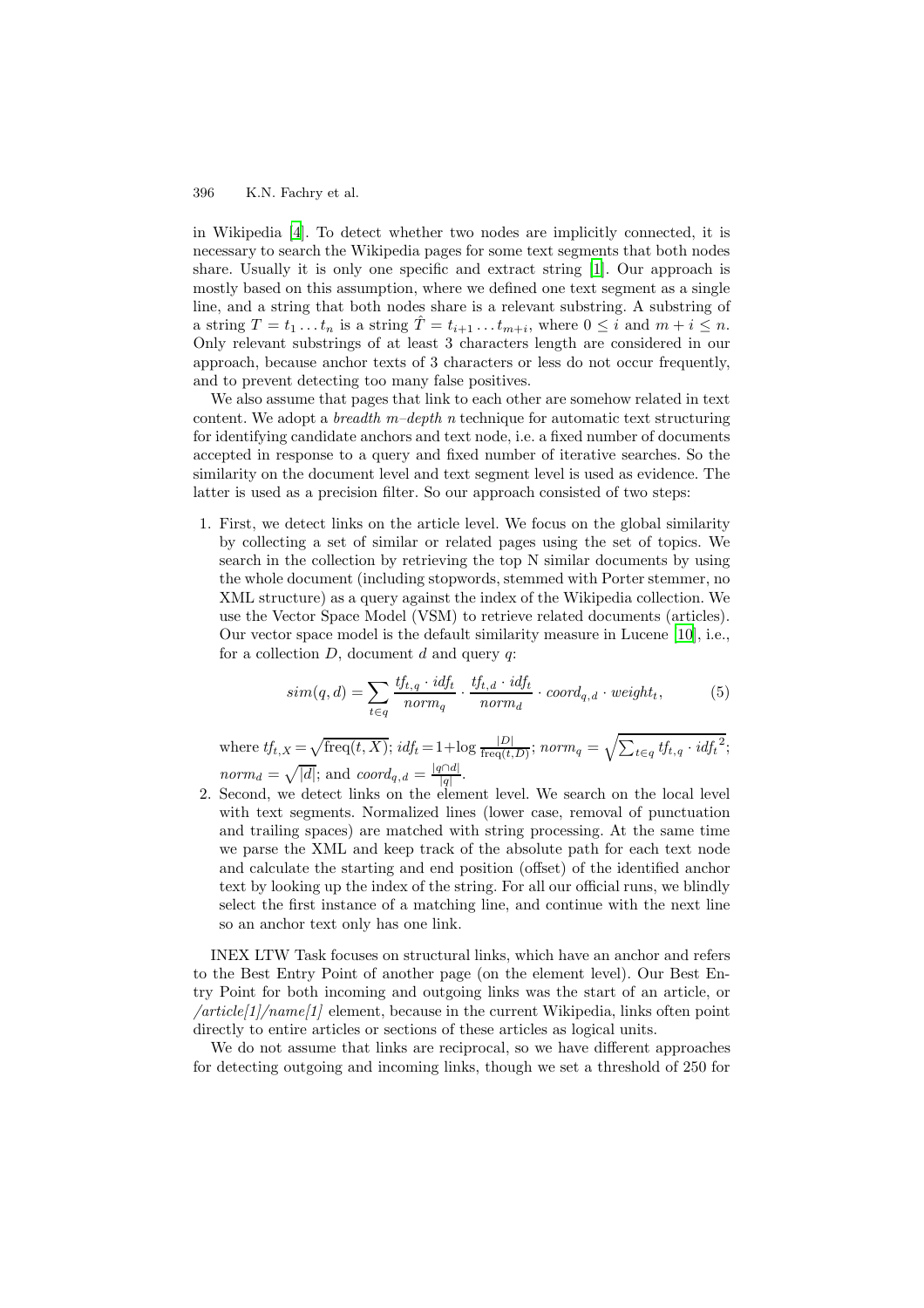both type of links and do not allow duplicated links as requested in the LTW task specification.

- **Detecting Outgoing Links.** This is a link from an anchor text in the topic file to the Best Entry Point of existing related articles, which in our case was always the text-node of the */article[1]/name[1]* element. There is an outgoing link for topic t, when  $S_{1\cdots n} = T_{q\cdots r}$ , where S is the title of a foster article, and T is a line in a orphan article.
- **Detecting Incoming Links.** This type of link consists of a specified path expression (anchor) from text nodes in the target articles to the */article[1]/name[1]* node of one of the 90 topics. There is an incoming link for topic t, when  $T_{1\cdots n} = S_{q\cdots r}$ , where  $T_{1\cdots n}$  is the title of t, and S is a line in a foster article.

Links also appear locally within an article to improve navigation on that page, but this was outside the scope of the LTW track. We extract for each topic the title enclosed with the  $\langle$ name> tag with a regular expression and store that in a hash-table for substring matching. We do not apply case-folding, but we do remove any existing disambiguation information put between brackets behind the title, e.g. *"What's Love Got to Do with It (film)"* becomes the substring *"What's Love Got to Do with It."*

### **4.2 Link the Wiki Track Findings**

For the evaluation, only article-to-article links are considered in the scores. The threshold for the number of incoming and outgoing links was each set to 250 for each topic. Table [6](#page-10-1) shows the mean number and range of incoming and outgoing links. For all runs there were more incoming links than outgoing links. Compared to the frequencies of the original articles as depicted in Table [5,](#page-7-0) we seem to have under-generated the number of outgoing links. This is a limitation of the Vector Space Model, as links in Wikipedia do not always relate to textually related or similar documents. It also shows that as we increase the pool of candidate target pages retrieved with the VSM (top 100, 200, 250, 300, 400), the number of detected links is also increased for incoming and outgoing links. However, this does not mean necessarily that retrieval performance is also improved as Table [7](#page-10-2) shows. We achieved best performance by setting the threshold of the result list to the top 300 (MAP<sub>in</sub> = 0.3713). The run name400 stands for the top 400 of the hit list retrieved with the VSM, and with name-matching postprocessing. It shows that while the recall improves, which has slight positive effect on the performance for the outgoing links, the precision drops and thus the fallout also increases for the incoming links.

In summary, we experimented with the Vector Space Model and substring match for detecting missing links in Wikipedia. We used entire orphaned articles as query. We showed that exact substring matching improves the performance as compared to generating plain article-to-article links. This approach worked well, especially for the early precision. Our assumption that pages that link to each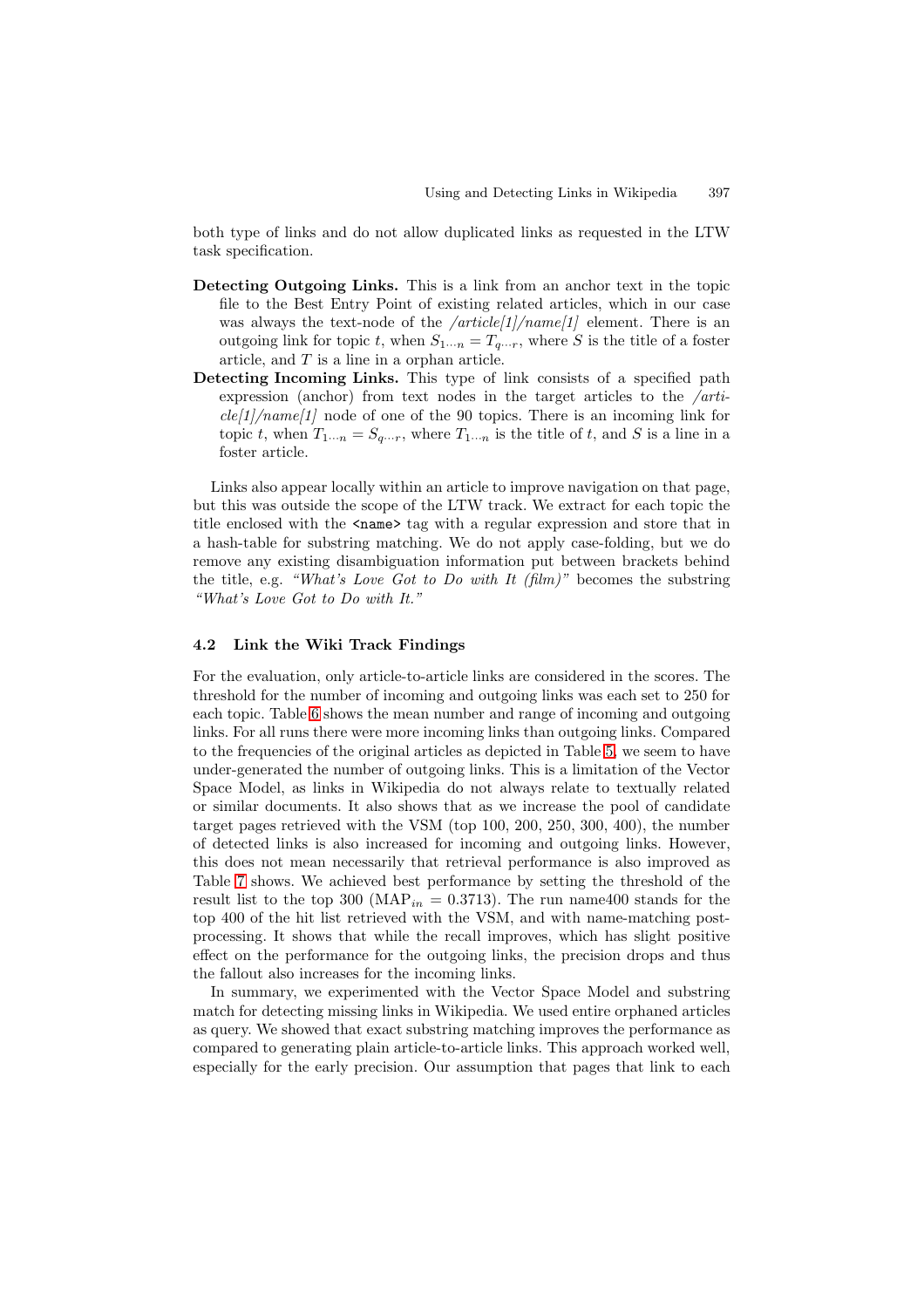**Table 6.** Results Link The Wiki: Number of Outgoing and Incoming Links

<span id="page-10-1"></span>

|                        | Outgoing |                  |                           |                          |     | Incoming |                  |                |                     |          |
|------------------------|----------|------------------|---------------------------|--------------------------|-----|----------|------------------|----------------|---------------------|----------|
| Run                    | $Mean$   |                  |                           | (SD) Min Median Max Mean |     |          |                  |                | (SD) Min Median Max |          |
| Name100                |          | $12.80$ $(7.58)$ | $\overline{\phantom{a}2}$ | -11                      |     |          | 35 38.40 (34.67) | 0              |                     | 24.5 100 |
| Name200                |          | 16.63(10.39)     | $\overline{2}$            | 14                       | 55  |          | 62.09(65.49)     | $\overline{0}$ |                     | 33.5 200 |
| Name 250 17.83 (11.40) |          |                  | 2                         | 14.5                     | 65  |          | 72.10 (79.84)    | $\overline{0}$ |                     | 35.5 250 |
| Name300                |          | 19.08(12.52)     | 2                         | 16                       | 74  |          | 77.77 (85.97)    | $\theta$       |                     | 38.5 250 |
| Name400 22.72 (14.78)  |          |                  | 3                         | 19                       | 831 |          | 82.34 (90.26)    | $\Omega$       |                     | 37.5 250 |

<span id="page-10-2"></span>

|                        |                  | Outgoing             | Incoming                            |                 |  |  |
|------------------------|------------------|----------------------|-------------------------------------|-----------------|--|--|
| Run                    | <b>MAP</b>       | $R-Prec$ P $@5$      | <b>MAP</b>                          | $R-Prec$ P $@5$ |  |  |
| Article100             | 0.1518           | 0.2277 0.5711        | 0.2646                              | 0.3062 0.7311   |  |  |
| Name100                | $0.1533 + 1.0\%$ | 0.1781 0.7489        | 0.2906<br>$+9.8\%$                  | 0.3134 0.8000   |  |  |
| Article 200            | 0.1629           | 0.2389 0.5711        | 0.3075                              | 0.3529 0.7311   |  |  |
| Name200                | $0.1739 + 6.8\%$ | 0.2073 0.7356        | $0.3471 + 12.9\%$                   | 0.3835 0.8044   |  |  |
| Article <sub>250</sub> | 0.1658           | 0.2406 0.5711        | 0.3193                              | 0.3628 0.7311   |  |  |
| Name250                | $0.1783 + 4.9\%$ | 0.2147 0.7267        | $0.3618 + 13.3\%$                   | 0.3998 0.8044   |  |  |
| Article 300            | 0.1678           | 0.2407 0.5711        | 0.3274                              | 0.3691 0.7311   |  |  |
| Name300                | $0.1825 + 8.8\%$ |                      | $0.2233$ $0.7178$ $0.3713 + 13.4\%$ | 0.4101 0.8044   |  |  |
| Name400                | 0.1836           | 0.2405 0.6844 0.3117 |                                     | 0.3757 0.6067   |  |  |
|                        |                  |                      |                                     |                 |  |  |

**Table 7.** Results for the Link The Wiki Track

other are related or similar in content may not necessarily hold, thus reducing the pool of relevant pages that can be linked. Our experiments focused on exact string matching, but we have not explored yet techniques with best matching of substrings, e.g. semantic clustering of words, which could further improve the performance.

# <span id="page-10-0"></span>**5 Interactive Experiments**

In this section, we discuss the interactive experiments of the INEX 2006 Interactive Track (which has run well into INEX 2007). For details about the track and set-up we refer to [\[11](#page-14-5)]. For the interactive track, we conducted an experiment where we took part in the concerted effort of Task A, in which we compare element and passage retrieval systems. We reported the result of the track based on the users responses on their searching experience for each task and comparative evaluation on the element and passage retrieval systems. The element and passage retrieval systems evaluated are developed in a java-based retrieval system built within the Daffodil framework by the track organizers.

We participated in task A with nine test persons in which seven of them completed the experiment. Two persons failed to continue the experiment due to systems down time. Each test person worked with four simulated tasks in the Wikipedia collection. Two tasks were based on the element retrieval and the other two tasks were based on the passage retrieval. The track organizer provided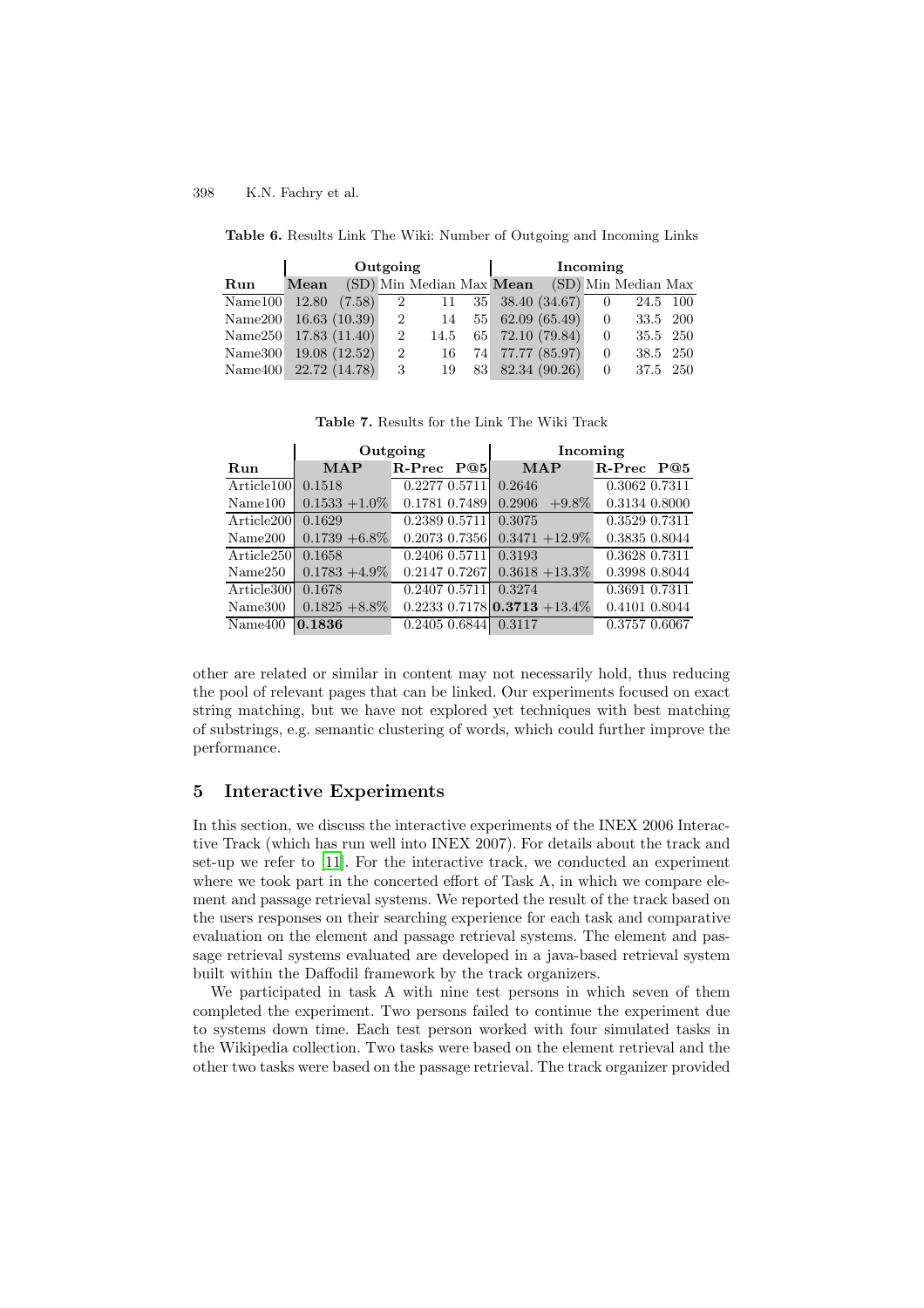a multi-faceted set of 12 tasks in which the test person can choose from. The 12 tasks consist of three task types (decision making, fact finding and information gathering) which further slit into two structural kinds (hierarchical and parallel). The experiment was conducted in accordance with the track guideline.

# **5.1 Post Task Questionnaire**

For each task, each test person filled in questionnaires before and after each tasks, and before and after the experiment, resulting in 70 completed questionnaires. The questionnaire focuses on the users' searching experience with the systems and the usefulness of system features. Table [8](#page-11-0) shows the post task questionnaire.

Table [9](#page-11-1) shows the responses for the post-task questionnaire. First, we look at the result for all tasks. We found that the test persons were positive regarding both systems. Next, we look at responses for the element and passage system, without considering the task types and structures. We found that the element system is rated higher in terms of the amount of time used (Q2), certainty of completing the task  $(Q3)$ , easiness of task  $(Q4)$ , and satisfaction  $(Q5)$ . As for the experience rate  $(Q1)$  and the usefulness of presentation  $(Q6)$ , the passage retrieval system is rated higher.

Furthermore, we asked the test persons to rate the usefulness of system features. The answer categories used a 5-point scale with 1=not at all useful, 3=somewhat, and 5=extremely useful. When asked what helped the test persons in their searching tasks, five persons mentioned the table of content. The usefulness of table of content was rated at 3.90. The reasons were the table of content was detailed and it gave a good overview of the document. As one person noted, "the table of content was useful to get the overview of the document

#### <span id="page-11-0"></span>**Table 8.** Post-task questionnaire

- Q1 How would you rate this experience?
- $(1=$ frustrating, 3=neutral, 5=pleasing)
- Q2 How would you rate the amount of time available to do this task?  $(1=$ much more needed,  $3=$ just right,  $5=$ a lot more than necessary)
- Q3 How certain are you that you completed the task correctly? (For Q3 until Q6, 1=not at all, 3=somewhat, 5=extremely)
- Q4 How easy was it to do the task?
- Q5 How satisfied are you with the information you found?
- Q6 To what extent did you find the presentation format (interface) useful?

<span id="page-11-1"></span>**Table 9.** Post-task responses on searching experience: mean scores and standard deviations (in brackets)

| Q1 | O2 | $\omega_3$                                                                        | Q <sub>4</sub> | $\omega_{5}$ | Q6 |
|----|----|-----------------------------------------------------------------------------------|----------------|--------------|----|
|    |    | All tasks 3.11 (1.45) 3.63 (1.28) 3.30 (1.32) 3.30 (0.99) 3.33 (1.21) 3.48 (0.70) |                |              |    |
|    |    | Element [2.93 (1.44) 3.64 (1.22) 3.43 (1.22) 3.36 (1.01) 3.36 (1.22) 3.43 (0.76)  |                |              |    |
|    |    | Passage 3.31 (1.49) 3.62 (1.39) 3.15 (1.46) 3.23 (1.01) 3.31 (1.25) 3.54 (0.66)   |                |              |    |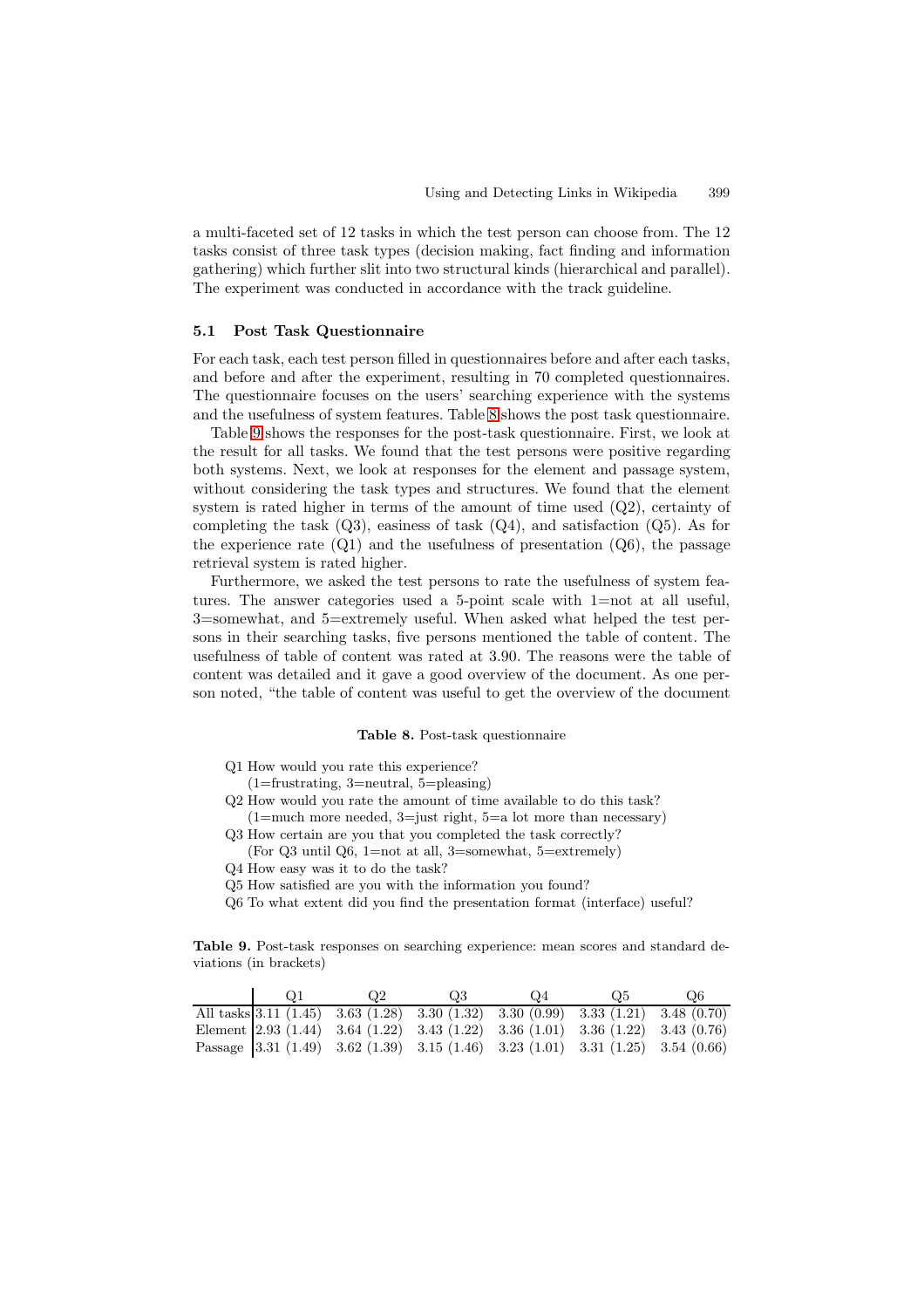and it helped me to get back to where I want (by clicking on it)." However, the table of content was not so appreciated in short documents. For example, one person noted, "the table of content is useful, but to go through document I was only scrolling, because the text was not too long." Another reason why the table content was not useful in short documents is because in passage retrieval often the table of content only consisted of one item, thus the table seemed to be useless.

Four test persons mentioned result list helped them in their searching tasks and the test persons rated the usefulness of result presentation at an average of 3.90. The result list provided the test persons with detailed information of relevant paragraphs. However, we found out that result list was not sufficient enough because in some cases it returned too many irrelevant document. As one person who noticed the problem noted, "the ranking was poor, but I could immediately reject non-relevant result based on the shown information."

Paragraph highlighting was rated at an average of 3.04. Two test persons mentioned that paragraph highlighting was useful while two other test persons mentioned it as not useful. The reason of the mix-answers was because sometimes the relevant information was not highlighted by the system. As one person noted, "I did not find the paragraph highlighting useful since I found the relevant information at the non-highlighted passages."

Links in the document were appreciated by the test persons. It is observed that sometimes the system did not return relevant documents, thus the test persons just clicked the available links and found the relevant information through the links in the document. As mentioned by one person, "the most relevant pages (the general description of castle and fortress page) were not on the result list, but I just found them by clicking the links in the document."

Related terms function was rated the least with an average of 0.8. Six test persons commented that they did not use the related terms at all. We found out that the related terms provided by the system were not useful for the tasks because they were too long and not relevant.

### **5.2 Post Experiment Questionnaire**

After each completed task, the test persons filled in a post-experiment questionnaire on ease of use and ease of learning of element and passage systems. The answer categories used a 5-point scale with 1=not at all, 3=somewhat, and 5=extremely. With respects to ease of use, element retrieval is rated higher  $(M=$ 4.29,  $SD=0.488$ ) then passage retrieval  $(M=3.86, SD=0.90)$ . Also with respect to ease of learning, element retrieval is rated higher  $(M=4.14, SD= 0.378)$  then passage retrieval  $(M= 3.86, SD=0.69)$ .

We can see that there is a tendency to favor element retrieval system. This also shown by the answers of the post experiment questionnaire where the test persons were more positive for the element retrieval system. In comparison between the two systems, the element retrieval system seemed to give a more complete table of content compare to the passage retrieval system, resulting a better overview to see the relations between sections. Furthermore, the result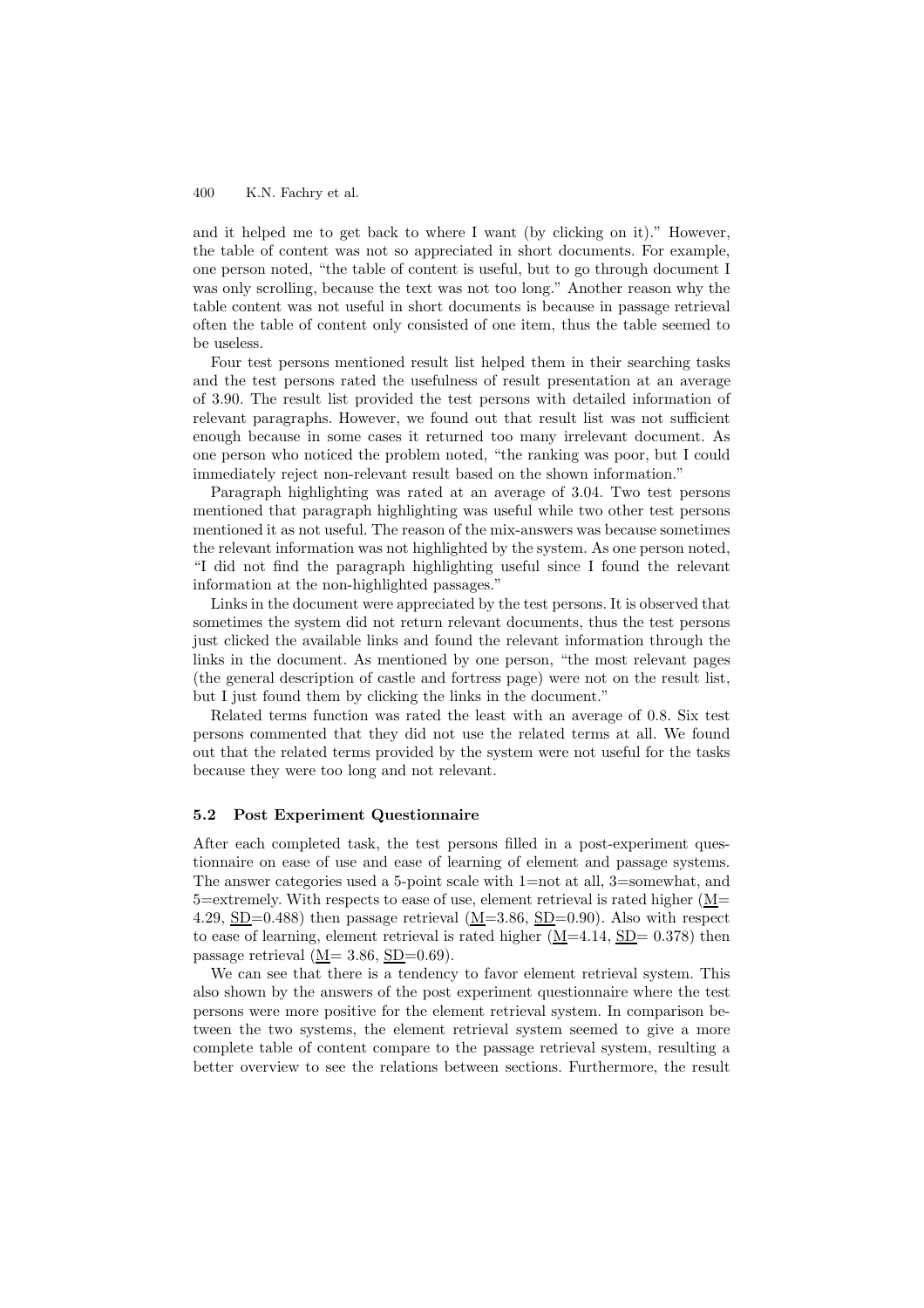list in the passage system seemed to give a poorer result in the result list and in some cases it missed the relevant documents.

### **5.3 Interactive Track Findings**

From the result of the experiment, we focus on the comparison of element and passage retrieval systems and the usefulness of system features. From the quantitative result, we discovered that test persons appreciated both systems positively and found only small difference between element and passage retrieval systems. Passage retrieval seemed favorable in post-task questionnaire but element retrieval was rated higher in the comparative questions. However, it is too early to conclude that element retrieval is better then passage retrieval on this experiment. Because our finding is based on a small user test that only involved seven test persons. Furthermore, the system performance was slow and we think that this might influence our result. Over the whole experiment, perhaps the most striking result is that in the beginning of the post-experiment questionnaire, two test persons did not notice the differences between element and passage systems at all. They started to notice the differences after they were presented screenshots of both systems. In addition, table of content and result list were found to be the most useful features of the system. The test persons argued that the content of table gave them a good overview for long documents and the result list provided them with detailed information about the document. The least appreciated feature of the system was the related terms feature. From the comments we found out that the related terms did not help the test persons because the terms were too long and not relevant.

# <span id="page-13-0"></span>**6 Discussion and Conclusions**

In this paper, we documented our efforts at INEX 2007 where we participated in the Ad hoc Track, the Link the Wiki Track, and the Interactive Track that continued from INEX 2006.

For the Ad Hoc Track, we investigated the effectiveness of incorporating link evidence into the model, and of a CAS filtering method exploiting the structural hints in the INEX topics. We found that link priors improve our base runs, especially in early precision, for all tasks. The CAS pool filtering method is effective for all three tasks as well, showing more consistent improvement throughout the results lists. Combining the two methods improves performance further.

For the Link the Wiki Track, we investigated the relative effectiveness of link detection based on the VSM by using an entire article as a query. First, we established article-to-article links. We continued by detecting links on the element level by filtering with the names of Wikipedia articles. We show that name-filtering the results obtained with the VSM improves the precision. We achieved best performance by setting the threshold to 300.

For the Interactive Track, we took part in the interactive experiment comparing an element retrieval system with a passage retrieval system. Our test-persons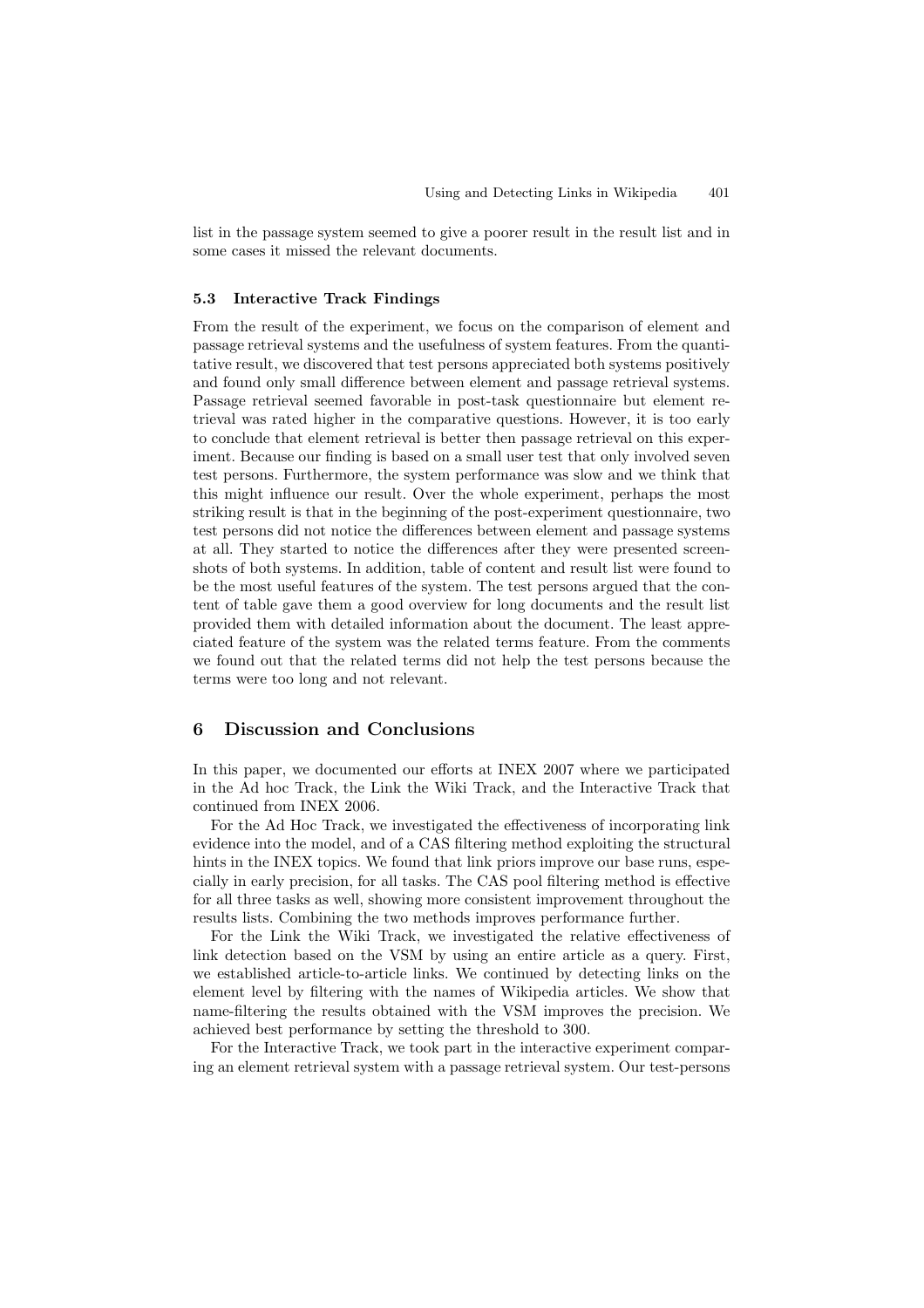showed a weak preference for the element retrieval system over the passage retrieval system. Of course, due to its small scale the study warrant general conclusions on the usefulness of passage-based approaches in XML retrieval.

*Acknowledgments.* Jaap Kamps was supported by the Netherlands Organization for Scientific Research (NWO, grants # 612.066.302, 612.066.513, 639.072.601, and 640.001.501), and by the E.U.'s 6th FP for RTD (project MultiMATCH contract IST-033104). Marijn Koolen was supported by NWO under grant  $#$ 640.001.501. Khairun Nisa Fachry and Junte Zhang were supported by NWO under grant  $# 639.072.601.$ 

# <span id="page-14-13"></span><span id="page-14-4"></span>**References**

- [1] Agosti, M., Crestani, F., Melucci, M.: On the use of information retrieval techniques for the automatic construction of hypertext. Information Processing and Management 33, 133–144 (1997)
- <span id="page-14-2"></span>[2] Allan, J.: Building hypertext using information retrieval. Information Processing and Management 33, 145–159 (1997)
- <span id="page-14-6"></span>[3] Denoyer, L., Gallinari, P.: The Wikipedia XML Corpus. SIGIR Forum. 40, 64–69 (2006)
- <span id="page-14-3"></span>[4] Fissaha Adafre, S., de Rijke, M.: Discovering missing links in wikipedia. In: LinkKDD 2005: Proceedings of the 3rd international workshop on Link discovery, pp. 90–97. ACM Press, New York (2005)
- <span id="page-14-1"></span>[5] Hawking, D., Craswell, N.: Very large scale retrieval and web search. In: TREC: Experiment and Evaluation in Information Retrieval, ch. 9, pp. 199–231. MIT Press, Cambridge (2005)
- <span id="page-14-11"></span>[6] Hiemstra, D.: Using Language Models for Information Retrieval. PhD thesis, Center for Telematics and Information Technology, University of Twente (2001)
- <span id="page-14-9"></span>[7] ILPS. The ILPS extension of the Lucene search engine (2007), <http://ilps.science.uva.nl/Resources/>
- <span id="page-14-7"></span>[8] Kamps, J., Koolen, M., Sigurbjörnsson, B.: Filtering and clustering XML retrieval results. In: Fuhr, N., Lalmas, M., Trotman, A. (eds.) INEX 2006. LNCS, vol. 4518, pp. 121–136. Springer, Heidelberg (2007)
- <span id="page-14-0"></span>[9] Kraaij, W., Westerveld, T., Hiemstra, D.: The importance of prior probabilities for entry page search. In: Proceedings of the 25th Annual International ACM SIGIR Conference on Research and Development in Information Retrieval, pp. 27–34. ACM Press, New York (2002)
- <span id="page-14-10"></span>[10] Lucene. The Lucene search engine (2007), <http://lucene.apache.org/>
- <span id="page-14-5"></span>[11] Malik, S., Tombros, A., Larsen, B.: The interactive track at INEX 2006. In: Fuhr, N., Lalmas, M., Trotman, A. (eds.) INEX 2006. LNCS, vol. 4518, pp. 387–399. Springer, Heidelberg (2007)
- <span id="page-14-12"></span>[12] Sigurbjörnsson, B.: Focused Information Access using XML Element Retrieval. SIKS dissertation series 2006-28, University of Amsterdam (2006)
- <span id="page-14-8"></span>[13] Sigurbjörnsson, B., Kamps, J.: The effect of structured queries and selective indexing on XML retrieval. In: Fuhr, N., Lalmas, M., Malik, S., Kazai, G. (eds.) INEX 2005. LNCS, vol. 3977, pp. 104–118. Springer, Heidelberg (2006)